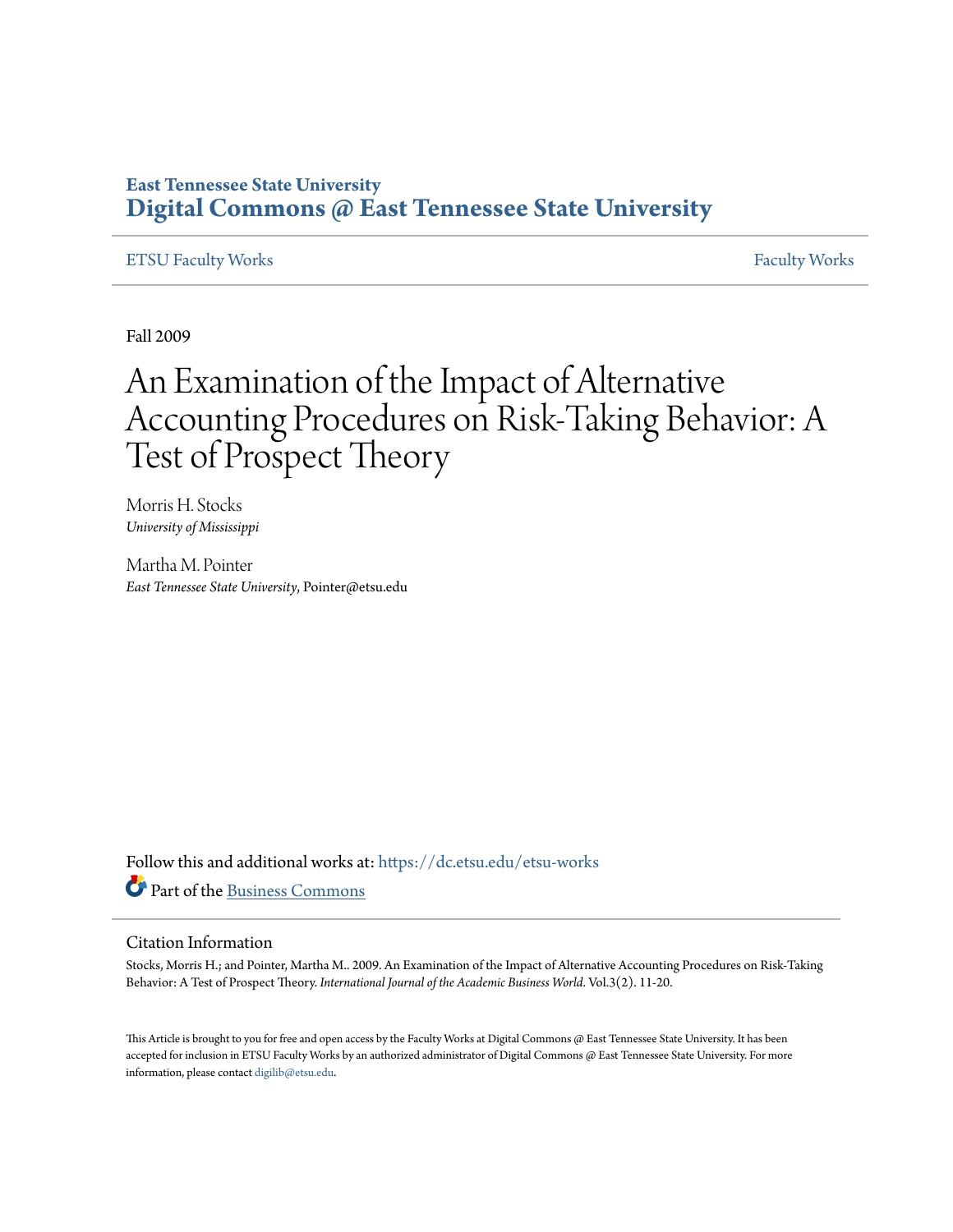## An Examination of the Impact of Alternative Accounting Procedures on Risk-Taking Behavior: A Test of Prospect Theory

## **Copyright Statement**

© 2009 JW Press. This document was published with permission by the publisher. It was originally published in *[International Journal of the Academic Business World](http://jwpress.com/IJABW/IJABW.htm)*.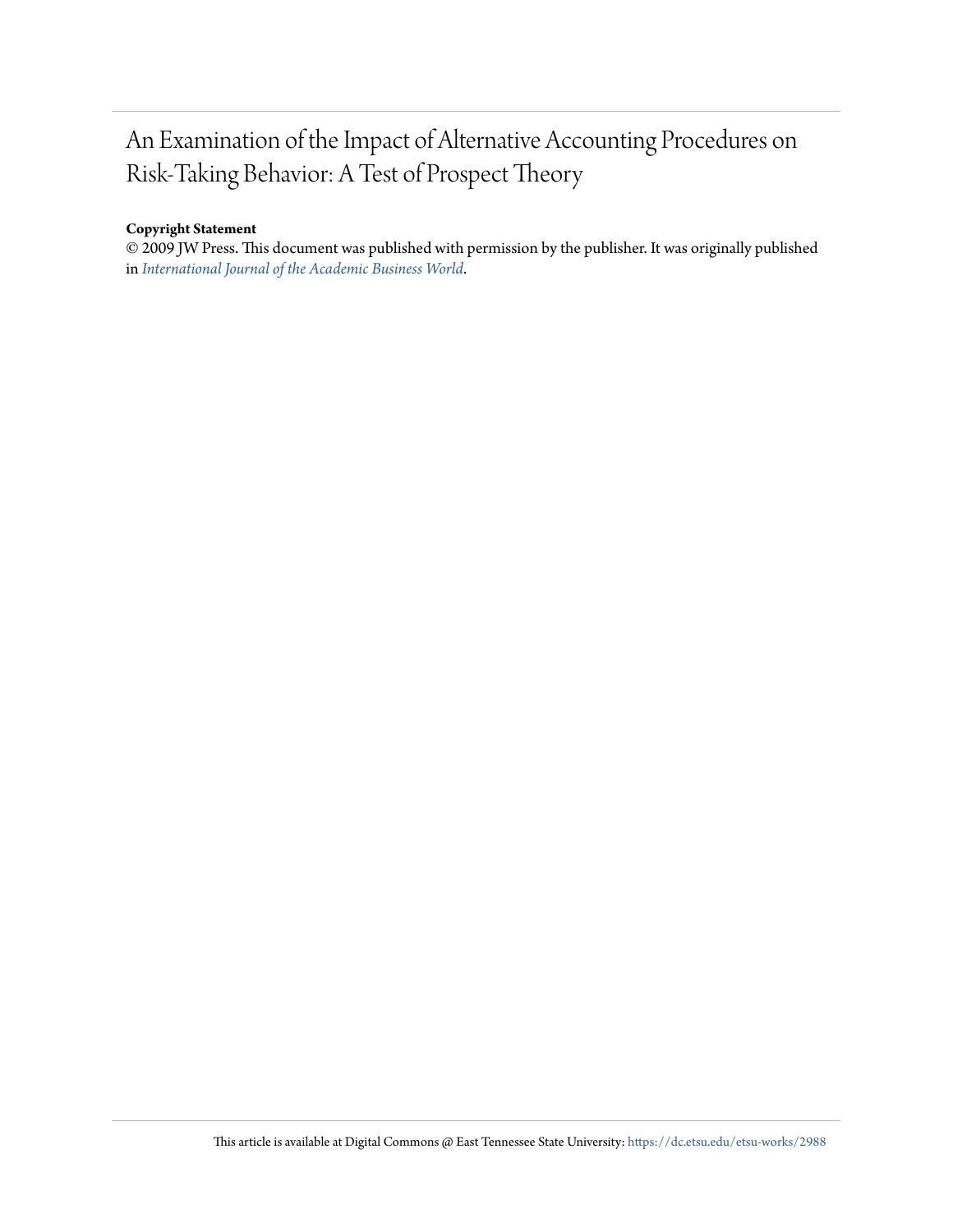## An Examination of the Impact of Alternative Accounting Procedures on Risk-Taking Behavior: A Test of Prospect Theory

## Morris H. Stocks

University of Mississippi University, Mississippi

Martha M. Pointer East Tennessee State University Johnson City, Tennessee

## *ABSTRACT*

*Many business decisions which use accounting information are made under conditions of uncertainty and are biased, in part, on relative gains and losses. Therefore, accounting settings appear to be a particularily appropriate setting to test the predictions of prospect theory. To date, little accounting research has been conducted which has used prospect theory as its theoretical foundation. Using a discount period decision under risk, practicing accountants were asked to indicated he likelihood of making an inventory payment. The results of the study provide limited support fo prospect theory propositions. It also is interesting that the perceptions of and ethical conflict by subjects significantly impacts the likelihood assessments made by the subjects.*

## **Introduction**

Accounting practice is guided by a comprehensive set of generally accepted accounting principles (GAAP). In many instances, there exist several acceptable alternatives from which to choose in accounting for a particular business transaction. In theory, these alternatives are equally representative and equally informative to users of financial statements. Since each of these alternatives is intended to maintain the same degree of representational faithfulness, a choice of one accounting alternative over another should not lead to a difference in subsequent behavior. Business decisions which are made based on the accounting data generated through the use of one acceptable alternative should not differ from decisions made based on another alternative.

Considerable accounting research has been conducted in an effort to determine whether investment and credit decisions differ as a result of the choice of an accounting alternative. In particular, a great deal of research has been conducted which investigates the reaction of the stock market to changes between inventory valuation techniques (FIFO vs. LIFO). In general, this research has been conducted at a macro-level and has yielded mixed results. (For a review of this literature, see Lindahl, Emby, and Ashton, 1988.) An interesting alternative to this type of research is to investigate investment and credit decisions in an experimental setting. One particular accounting situation which warrants empirical investigation is the area of accounting for purchase discounts in recording inventory cost. GAAP allows for two alternative treatments in the costing of inventory when cash discounts are available. The purpose of this research is to investigate the impact of these two accounting alternatives on decision making.

## **Theoretical Background and Hypothesis Development**

As an alternative to expected utility theory, Kahneman and Tversky (1979) introduced a descriptive model of decision making under risk, called prospect theory. Through a series of experiments, Kahneman and Tversky demonstrated that an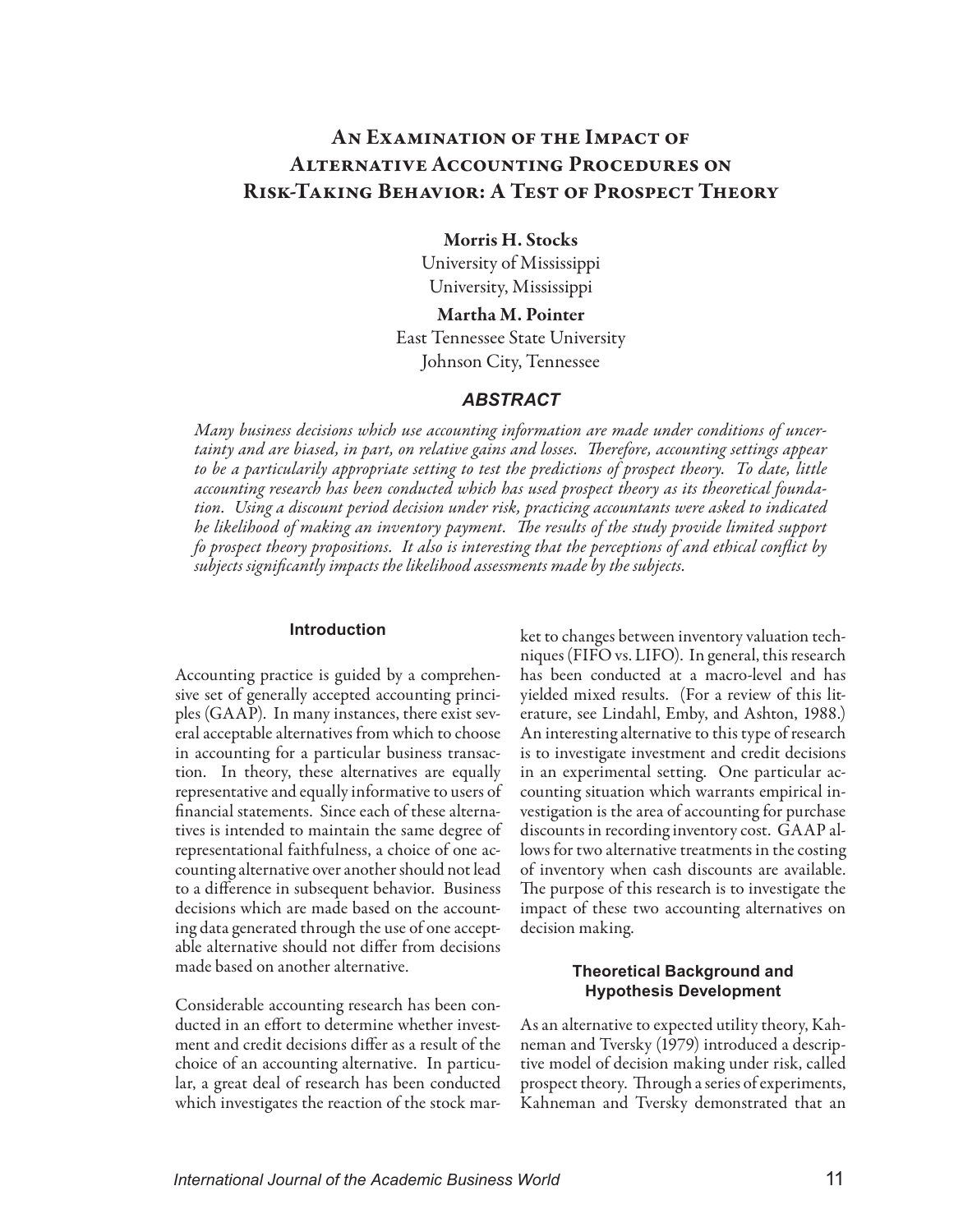individual's decision making behavior may vary based on how an individual perceives the possible outcomes. Specifically, the theory suggests that a decision maker is likely to choose a riskier alternative when he perceives that outcomes are potential losses than when the outcomes are potential gains.

For example, Kahneman and Tversky asked decision makers to choose between two "positive prospects." Individuals were asked if they would prefer (a) \$3,000 or (b) an 80% probability of receiving \$4,000. The expected utility of the second choice is \$3,200 (\$4,000 x 80) and is greater than the expected utility of the first alternative (\$3,000). However, when the two alternatives were prospective gains, the subjects overwhelmingly chose the sure chance of \$3,000 rather than the 80% chance of receiving \$4,000. Kahneman and Tversky suggest that when decision makers must choose between positive prospects, they tend to be risk averse.

The authors also asked subjects to choose between two negative prospects. Decision makers were asked to indicate whether they would prefer (a) a sure loss of \$3,000, or (b) an 80% probability of losing \$4,000. The expected loss of utility of the second choice is -\$3,200 (-\$4,000 x 80%) and more negative than losing \$3,000. Thus, expected utility theory predicts that a sure loss of \$3,000 is preferable to an 80% chance of a \$4,000 loss. However, 92% of the subjects chose the second alternative instead of the first. Kahneman and Tversky conclude that, while decision makers are risk averse when prospects are positive, they exhibit risk seeking behavior when prospects are negative.

Many business decisions which use accounting information are made under circumstances of uncertainty and are based, in part, on relative gains and losses. Therefore, accounting settings appear to be a particularly appropriate setting to test the predictions of prospect theory. To date, little accounting research has been conducted which has used prospect theory as its theoretical foundation. The majority of the prospect theory research that has been conducted in accounting has been in the area of tax compliance (for example, see Schepanski & Kelsey, 1990; and White,

Harrison, & Harrell, 1993). This research has demonstrated that taxpayers are more likely to claim a questionable deduction (risk seeking behavior) when it appears that they are in a tax liability position than when they are in a tax refund position.

However, there appear to be other common accounting situations in which prospect theory may be an appropriate model in describing accounting decisions. One application that appears to be particularly relevant is the method by which accountants are allowed to account for the cost of purchases of inventory. Inventory represents a major cost on the income statement of most manufacturing and merchandising firms. Generally accepted accounting principles (GAAP) allow for two acceptable alternatives in accounting for the cost of inventory purchases, the gross method and the net method.

Cash flow is critical to most vendors and suppliers. Therefore, these suppliers of inventory to merchandising and manufacturing firms frequently provide for special credit discounts if a purchaser is willing to pay for an invoice within a relatively short period of time. For example, credit terms are often stated 2/10; n/30, which means that the purchaser has the choice of a 2% discount if payment is made with 10 days of the invoice; otherwise, payment in full is required within 30 days.

GAAP has allowed for two accounting alternatives for the purchaser. The first alternative, the gross method, requires that the purchaser record the purchase at the invoice or gross amount. If the purchaser chooses to pay within the discount period, he pays the discounted amount and the discount serves to reduce the cost of the purchase. The second method, the net method, assumes that the purchaser takes advantage of all discounts. Accordingly, all purchases are recorded at the discounted or net amount. If the purchaser chooses not to pay within the discount period, he must record a loss for the amount of the discount. The effect on net income is the same for both methods, and both are used in practice.

This choice among accounting alternatives, the gross method or the net method of accounting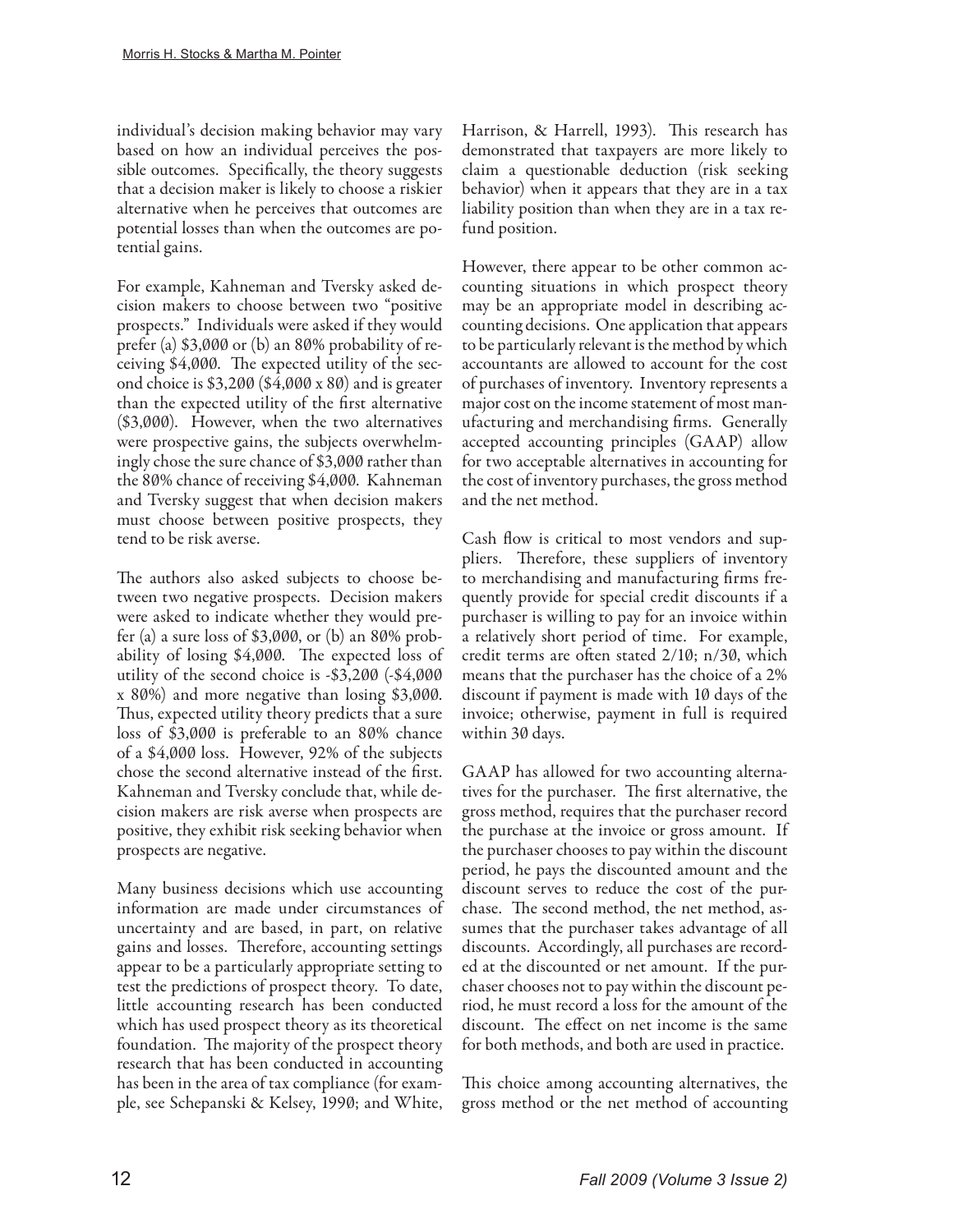for purchases, is an appropriate application to test the robustness of prospect theory. Good cash management suggests that all cash discounts should be taken. However, it is conceivable that, due to cash flow constraints, a management accountant might be faced with a situation in which a discount period was expiring, and cash was not readily available to make payment and take advantage of the discount. Suppose that two management accountants are faced with the decision described above. Accountant A recorded his original purchase using the gross method. If he chooses to make payment within the discount period, he records a purchase discount and reduces the cost of his purchase. Accountant B recorded his original purchase using the net method. If he elects to make payment within the discount period, no additional entry is necessary, since he originally recorded the purchase at the net (invoice less discount) amount. The net effect both methods is to reduce the cost of the purchase. Both of these prospects appear to be positive.

Alternatively, assume that both accountants choose not to make payment within the discount period. Accountant A simply waits until the due date of the invoice and makes payment. No additional entry is necessary in this case since the original invoice was recorded at the gross amount. Accountant B recorded the original purchase and the associated liability at the net amount. If he chooses to pay after the discount period, his liability is now greater than the amount originally recorded. GAAP requires that Accountant B record a loss for this difference. It appears that Accountant B is faced with a negative prospect.

It is at this point that prospect theory applies. When an accountant chooses not to make payment within a discount period, the decision results in a reduction in net income. This is true, whether the accountant has adopted the gross or the net method of accounting for purchases. Expected utility theory suggests that, since the final wealth state is the same, payment behavior will not differ between the gross and the net methods. However, prospect theory suggests that decision makers who have loss prospects (the net method) are more risk seeking. Therefore, prospect theory would suggest that accountants who

face a loss will be more likely to take a risk and make payment during a discount period (even though cash may not be available) than accountants who do not face a loss. Accordingly the following research hypothesis is proposed:

H1: Accountants who adopt the net method of accounting for inventory purchases will be more risk-seeking that accountants who adopt the gross method.

Mowen and Mowen (1986) demonstrated that the size of a discount in relation to the purchase price affects the likelihood that a decision maker will attempt to claim a discount. Accordingly, a second hypothesis, designed to examine the impact of materiality, is proposed.

H2: The materiality of a discount in relation to net income will affect the risk preferences of accountants.

## Research Methodology

In order to examine the research hypotheses, a decision-making experiment, using practicing accountants was conducted. A between-subjects 2 x 2 factorial design was used. (See Table 1.) The decision task required subjects to indicate the likelihood that he or she would make payment within a discount period under uncertain (and risky) conditions. The subjects were randomly assigned to one of the four treatment cells. (See Table 1.)

Subjects also were asked to provide general demographic information to determine whether the random assignment to treatments was successful. Appropriate statistical tests were conducted to determine whether any of these demographic characteristics were predictors of the dependent variable. The results of these tests indicate that the probability assessment required in the experimental task was not affected by any of the demographic characteristics.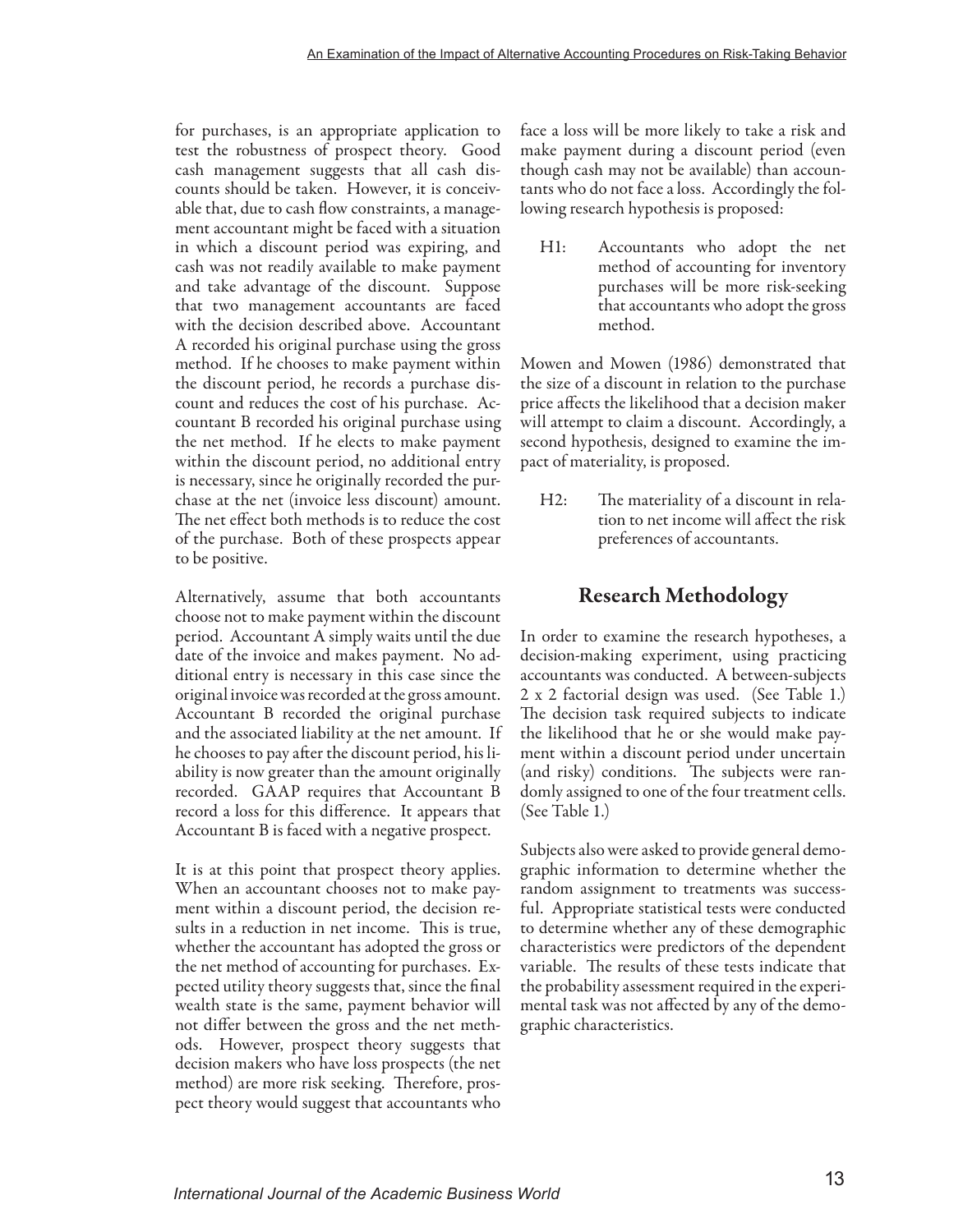| <b>TABLE 1</b><br><b>Research Design</b><br><b>Cell and Treatment Means</b>              |                   |                   |                   |  |  |  |  |  |
|------------------------------------------------------------------------------------------|-------------------|-------------------|-------------------|--|--|--|--|--|
| Method of<br>Materiality<br><b>Treat-</b><br>Recording<br>of<br>ment<br><b>Purchases</b> |                   |                   |                   |  |  |  |  |  |
| <b>Discount</b>                                                                          | Gross             | <b>Net</b>        | <b>Means</b>      |  |  |  |  |  |
| High<br>$8\%$ of<br>Net Income                                                           | 31.41<br>$n=29$   | 41.67<br>$n = 30$ | 36.63<br>$n = 59$ |  |  |  |  |  |
| Low<br>$2\%$ of<br>Net Income                                                            | 23.67<br>$n=29$   | 28.29<br>$n=31$   | 25.77<br>$n = 60$ |  |  |  |  |  |
| Treatment<br>Means                                                                       | 27.24<br>$n = 58$ | 34.87<br>$n = 61$ | 31.15<br>n=119    |  |  |  |  |  |

## **Subjects**

Participants in the experiment were accountants who are experienced in similar decisions. A total of 119 subjects participated in the task. The subjects were Certified Public Accountants (CPAs) and Certified Management Accountants (CMAs) attending a Continuing Professional Education (CPE) seminar. Participation in this project was voluntary. In order to encourage the subjects to respond accurately and honestly, their anonymity was assured.

A summary of the demographic characteristics of the sample is provided in Table 2. The subjects reported an average work experience of 15.6 years. Almost all of the subjects (92.4%) were CPAs. Slightly more than one-half (56.3%) of the subjects were employed as accountants in private industry. The remainder (43.7%) were in public practice. These demographic statistics suggest that the sample was well-qualified for the experimental task.

## **Research Instrument**

Appendices 1 and 2 provide examples of two of the four cells of the research design. The first independent variable manipulated in the instrument was the choice of the accounting alternatives used for recording purchases. Subjects were informed as to company policy regarding either

the gross or net methods. This accounting policy decision is generally made by the managing accountant and, for the sake of consistency, generally does not vary between vendors. The second experimental manipulation was the materiality of the discount. This variable was manipulated in relation to net income.

Appendix 1 provides an example of the gross method/high materiality manipulation (Cell 1 of Table 1). Subjects were informed that the adopted accounting policy requires that all purchases be accounted for using the gross method and that monthly net income has averaged \$50,000. Accordingly, the discount of \$4,000 is considered material  $(\$4,000/\$50,000 = 8\%$ of income). Appendix 2 is an example of the net method/low materiality manipulation (Cell 4 of Table 1). In this treatment, subjects were informed that company accounting policy requires that all purchases be accounted for using the net method and that monthly net income has averaged \$200,000. Accordingly, the discount is considered immaterial  $(\$4,000/$200,000 = 2\%$ of income). Note that in Appendix 2, the subject must decide whether to make payment under risky conditions or recognize a loss. In Appen-

| <b>TABLE 2</b><br><b>SUMMARY OF SUBJECT DEMOGRAPHICS</b> |                                                                                                                      |  |  |  |  |
|----------------------------------------------------------|----------------------------------------------------------------------------------------------------------------------|--|--|--|--|
| Gender                                                   | 73 (61.3%) were male.<br>46 (38.7%) were female.                                                                     |  |  |  |  |
| Age                                                      | Subjects reported a mean age<br>of 42.3 years. Age ranged<br>from 23 to 67 years.                                    |  |  |  |  |
| Experience                                               | Subjects reported an average<br>of 15.6 years of work<br>experience. Experience<br>ranged from 1 to 44 years.        |  |  |  |  |
| Certification                                            | 110 (92.4%) of the subjects<br>reported that they were<br>Certified Public Accountants.                              |  |  |  |  |
| Current<br>Employment                                    | 52 (43.7%) were currently<br>employed in public<br>accounting. 67 (56.3%)<br>were currently employed in<br>industry. |  |  |  |  |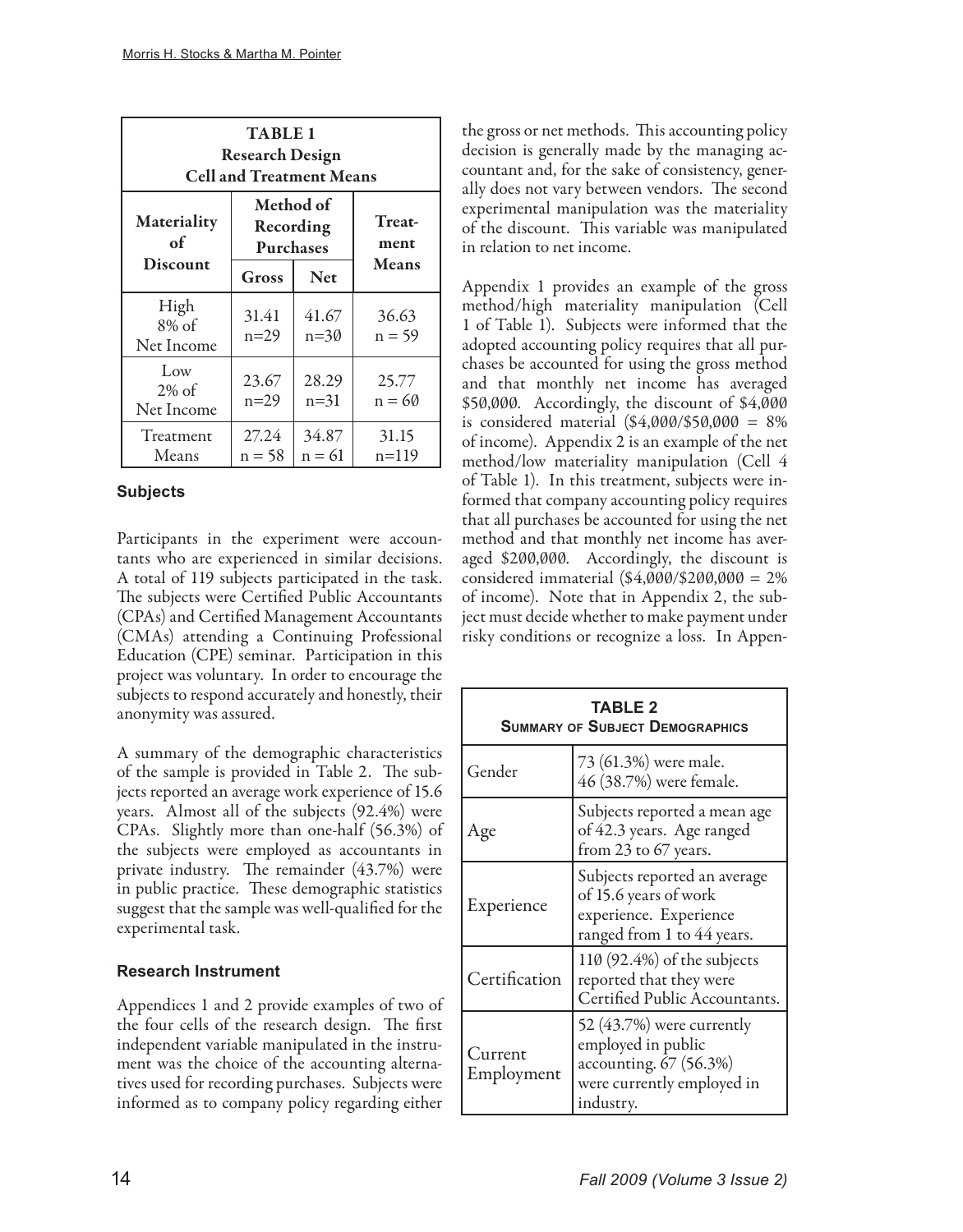dix 1, subjects do not face a loss decision if they choose not to make payment.

The experimental task required the subjects to indicate the probability that they would make a payment in order to take advantage of a discount when there existed some uncertainty as to the availability of cash. The instructions indicated that if the subject chose to make payment, he would have to depend upon the cash receipts of the following business day to cover the check. Participants also were informed that if the check was returned due to insufficient funds, the supplier would enforce severe penalties. As a result, the decision faced by the subjects could be viewed as an ethical dilemma. Even though the practice of "riding the float" is common, it is considered by many to be an unethical practice.

Due to the possible presence of an ethical dilemma, a second research instrument was given to the subjects. This second instrument asked the subjects to indicate the degree to which the case presented an ethical conflict. (See Appendix 3.) This multidimensional ethics scale was adapted from the work of Flory et al. (1992) and McCoy (1994). In order to eliminate the possibility that the ethics scale would influence the subjects assessment of the probability of payment, this portion of the instrument was completed only after the probability of payment had been reported. The participants completed the probability of payment instrument and placed the instrument in an envelope. Then the subjects completed the ethical conflict instrument and placed it in another envelope. Both envelopes were returned to the administrator who coded the envelopes to ensure the responses were appropriately matched.

#### **Results**

The following linear model was used in the anal-

ysis of the experimental results:

$$
Y = B_{\emptyset} + B_1 X_1 + B_2 X_2 + B_3 X_3 + \varepsilon \ ,
$$

where:

- $Y =$  the likelihood that payment will be made,
- $X_1$  = treatment 1 Accounting alternative (Gross or Net method),
- $X_2$  = treatment 2 Materiality of discount (High or Low),
- $X_2$  = the perceived ethical conflict presented in the case, and
	- $\epsilon$  = error term.

While X1 and X2 were categorical variables representing the two levels of the two experimental manipulations, X3 was a continuous variable and was included in the model as a covariate (Tabichnick & Fidell, 1989).

Tables 1 and 3 provide a summary of the results of the analysis. Hypothesis 1 predicted that accountants who adopt the net method of accounting for purchases would be more likely to exhibit risk-seeking behavior. In the present study, riskseeking behavior was defined as an increased probability that payment for an invoice would be made during the discount period even when the availability of sufficient cash was uncertain. Table 1 indicates that the mean probability reported by subjects assigned to the Net treatments was  $34.87$  (on a scale of  $\emptyset$  to 100). For subjects assigned to the Gross treatments, the mean probability was 27.24. While this is directionally consistent with the prediction of H1, Table 3 indicates that this difference is, at best, only marginally significantly  $(F = 2.71; Prob > F = .1025)$ . Accordingly, weak support is provided for H1.

The second hypothesis predicted that the larger the purchase discount in relation to total monthly sales and net income, the greater the likelihood the subjects would exhibit risk-seeking behavior. Table 1 reports a mean likelihood of payment of 25.77 (on a scale of  $\emptyset$  to 100) for subjects in the Low Materiality treatment. Subjects in the High Materiality treatment reported a mean of 36.63. Table 3 indicates that the mean response of subjects in the High Materiality treatments differ significantly from subjects in the Low Material-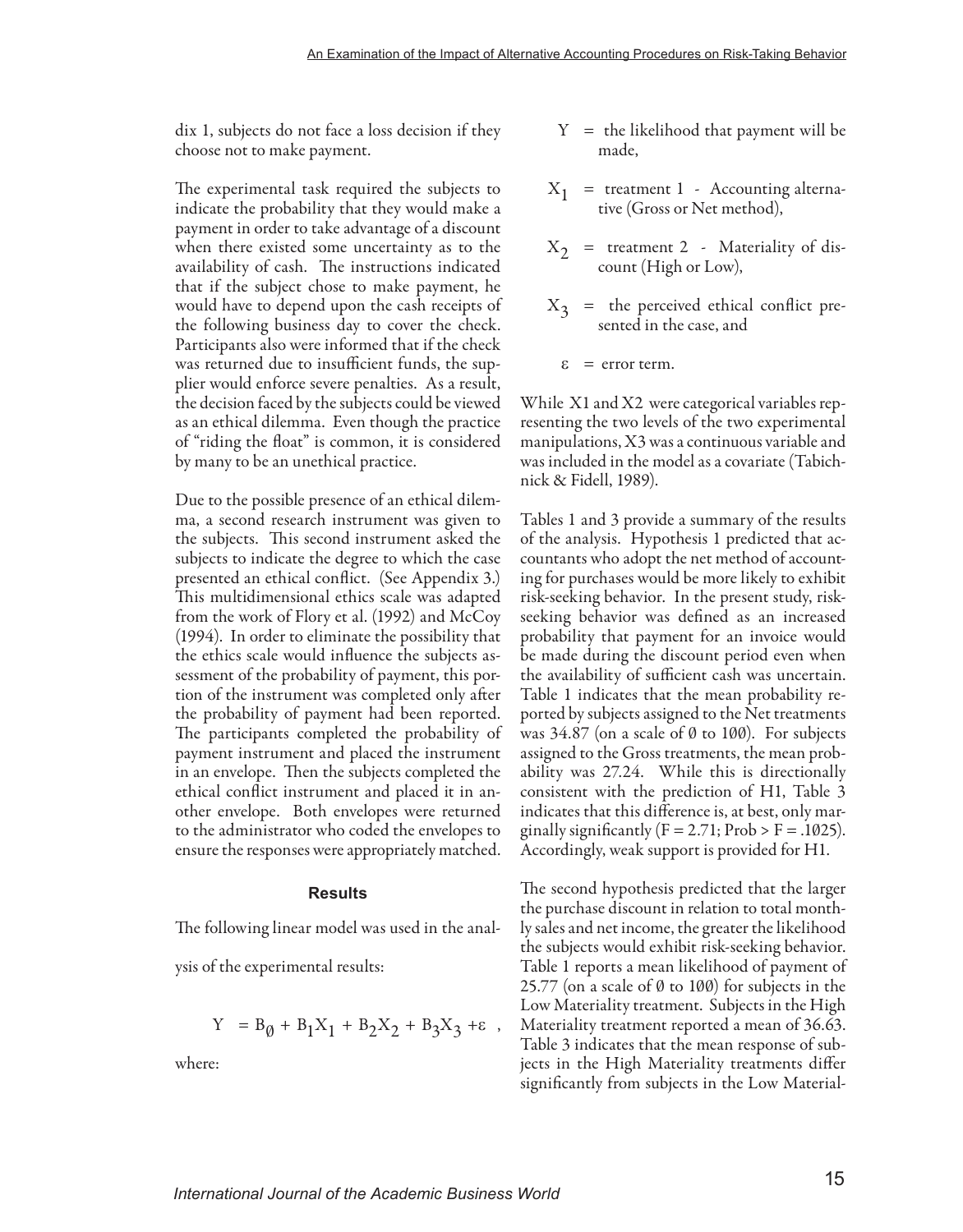| TABLE 3<br>Tests of Hypotheses 1 and 2<br>Analysis of Variance Results |                  |                                                      |         |        |          |  |  |  |  |
|------------------------------------------------------------------------|------------------|------------------------------------------------------|---------|--------|----------|--|--|--|--|
| Dependent Variable:                                                    |                  | Probability of making payment within discount period |         |        |          |  |  |  |  |
| Source                                                                 | DF               | Sum of Squares                                       | F-Value | Pr > F | R-Square |  |  |  |  |
| Model                                                                  | 3                | 30404.285                                            | 15.88   | 0.0001 | 0.292875 |  |  |  |  |
| Error                                                                  | 115<br>73408.993 |                                                      |         |        |          |  |  |  |  |
| Corrected<br>118<br>103813.277<br>Total                                |                  |                                                      |         |        |          |  |  |  |  |
|                                                                        |                  |                                                      |         |        |          |  |  |  |  |
| Source                                                                 | DF               | Sum of Squares                                       | F-Value | Pr > F |          |  |  |  |  |
| Main effects:                                                          |                  |                                                      |         |        |          |  |  |  |  |
| <b>GROSS/NET</b>                                                       | 1                | 1729.706                                             | 2.71    | 0.1025 |          |  |  |  |  |
| <b>MATERIAL</b>                                                        | 1                | 3549.477<br>5.56                                     |         | 0.0201 |          |  |  |  |  |
| Covariate:                                                             |                  |                                                      |         |        |          |  |  |  |  |
| <b>ETHICAL</b><br>39.36<br>25125.102<br>0.0001                         |                  |                                                      |         |        |          |  |  |  |  |

ity treatments ( $F = 5.56$ ; Prob >  $F = .0201$ ). Accordingly, these results provide support for H2.

## Table 3 also reports the covariate results. To control for any variance in the dependent variable that could result from the ethical nature of the likelihood assessment required in the case, the perceived ethical conflict, a continuous variable, was included in the model. As seen in Table 3, the degree to which the decision presented an ethical conflict was closely related to the likelihood of payment ( $F = 39.36$ ; Prob > F = .0001). Specifically, subjects were less likely to make payment within the discount period when they perceived that the payment presented an ethical conflict.

In summary, the experiment was designed to determine whether the choice of the net method of accounting for purchases discounts would increase the probability of risky decision behavior. The results of the experiment provide weak support for this proposition. In addition, the experiment examined the impact of the materiality of a purchases discount on decision behavior. The results indicate that the larger the discount in relation to income, the greater the likelihood of payment. Finally, when the case presented an ethical dilemma to subjects, they were less likely to make payment.

## **Conclusions**

Prospect theory proposes that decision making behavior will vary according to the framing of potential outcomes. Specifically, the theory predicts that when an outcome is viewed as a potential gain, a decision maker will tend to be risk averse. Alternatively, when an outcome is viewed as a potential loss, a decision maker will be more prone to risk-seeking behavior. This study examined the tenets of prospect theory in an accounting setting.

The results of the study provide limited support these propositions. Subjects who faced a potential loss appeared to be more likely to make payment for an invoice under risky conditions than subjects who did not face such a loss (a likelihood assessment of 34.87 compared to a likelihood of 27.24). While this difference is only marginally significant, the differences are in the predicted direction. In addition, the results indicate that subjects were more willing to make payment under risky conditions when the materiality of the discounts was greater. Between-cell contrasts indicate that the likelihood assessment of subjects in the Net/High Materiality treatment differed significantly from the mean response of subjects in the remaining three treatments  $(F = 5.20;$ Prob > F =  $.0245$ ). This suggests that the risk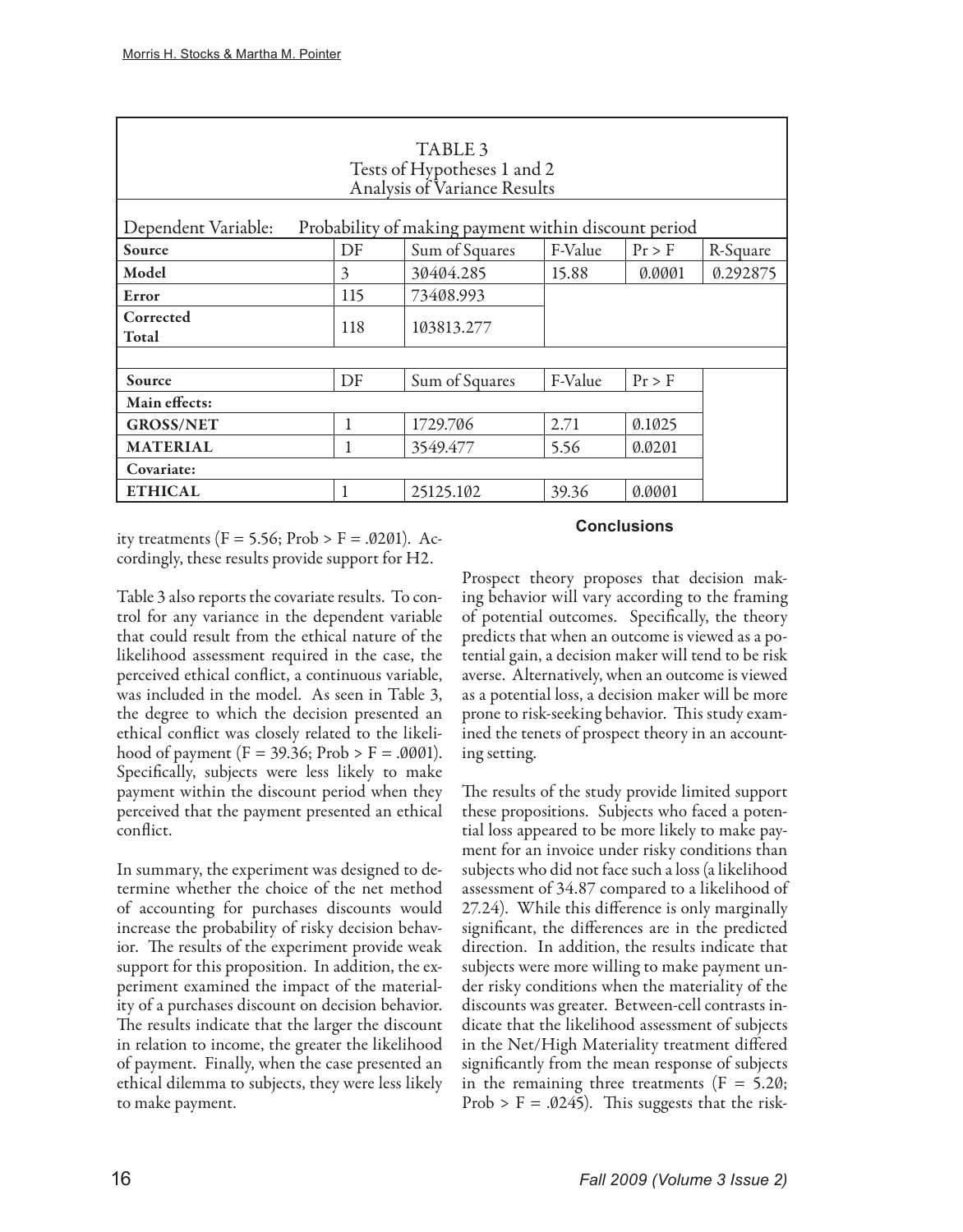seeking behavior was most pronounced when the possibility of a material loss existed.

In addition to the findings related to the two experimental treatments, the study suggests that the perception of an ethical conflict by subjects significantly impacts the likelihood assessment made by subjects. When subjects viewed the decision to "ride the float" as unethical, they were significantly less likely to exhibit risk-taking behavior. This finding suggests that ethical considerations may have some impact on the robustness of prospect theory. Additional research is warranted to investigate this possibility.

#### **References**

- Flory, S., Phillips, T., Reidenbach, R. and Robin, D. (1992). A multidimensional analysis of selected ethical issues in accounting. *The Accounting Review,* 67, 284-302.
- Kahneman, D., and Tversky, A. (1979). Prospect theory: An analysis of decision under risk. *Econometrics,* 47, 263-291.
- Lindahl, F. W., Emby, C. and Ashton, R. (1988). Empirical research on LIFO: A review and analysis. *Journal of Accounting Literature,* 7, 310-331.
- McCoy, T. (1994). An analysis of moral judgments and other factors affecting the behavioral intentions of Certified Public Accountants. Dissertation, University of Mississippi.
- Mowen, M., and Mowen, J. (1986). An empirical examination of biasing effects of framing on business decisions. *Decision Sciences,* 17, 596- 502.
- Tabichnick, G. and Fidell, L. (1989). *Using Multivariate Statistics*, Second Edition. New York: Harper Collins.
- Schepanski, A. and Kelsey, D. (1990). Testing for framing effects in taxpayer compliance decisions. *Journal of the American Taxation Association,* 12(1), 60-77.
- White, R., Harrison, P.D., and Harrell, A. (1993). The impact of income tax withholding on taxpayer compliance: Further empirical evidence. *Journal of the American Taxation Association,* 15(2), 63-78.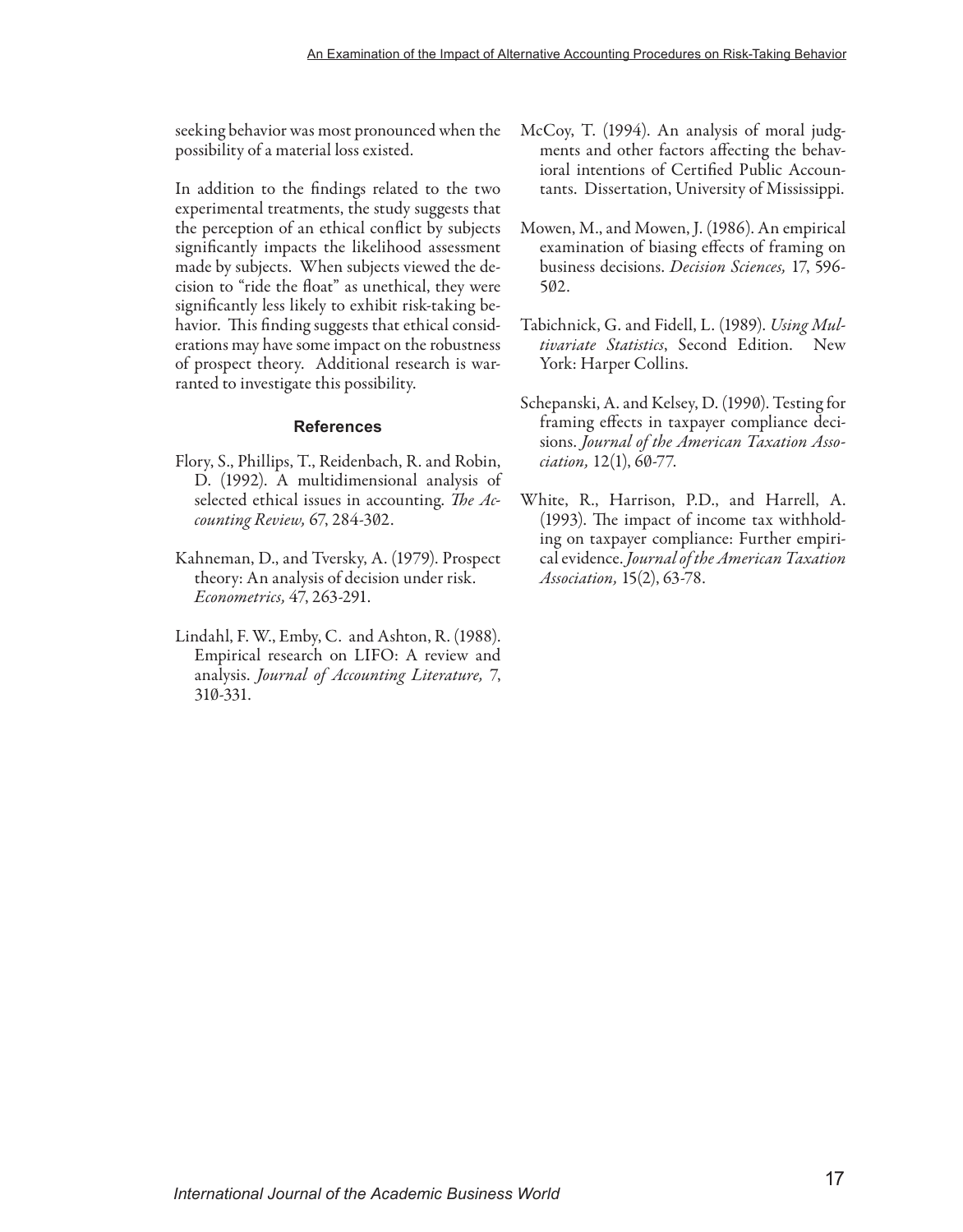## **APPENDIX 1**

## **Gross Method / High Materiality**

Assume that you are the controller for a mid-sized merchandising firm. For the past year, monthly sales for your firm have averaged \$500,000 and monthly net income has averaged \$50,000. As controller, your responsibilities include the approval of cash disbursements.

At present, a large portion of the merchandise that you sell is purchased from one manufacturer. Accordingly, payments to this manufacturer are a significant portion of your monthly disbursements. Based on the volume of your merchandise purchases and the credit history you have established with your supplier, you have been granted excellent credit terms. At present, your credit terms with your supplier are 4/10, n/30. Specifically, you are granted a 4% discount on purchases when payment is made within 10 days of delivery. Otherwise, the total amount (gross) of the invoice is due within thirty days. For your benefit, your supplier has set up an account at a local bank for you to deposit your invoice payments. This convenience allows you to wait until the afternoon of the 10th day after delivery to make payment and still receive credit within the discount period.

Realizing the significance of this discount and the generous credit terms, you have always paid within the discount period. Ten days ago, you receive delivery of Invoice #201, an unusually large order. The gross amount of this invoice was \$100,000.

In order to pay Invoice #201 within the discount period and claim the discount of \$4,000, payment must be deposited in your supplier's account this afternoon. Upon analysis, you determine that you do not have sufficient cash available to make payment today. In addition, you have no other immediate means to obtain cash.

In the past, your supplier has allowed you to take the 4% discount as long as you deposit your payment into the supplier's account during normal business hours on the 10th day after delivery. You have found, however, that if you wait until late afternoon to make payment, the check is not deducted from your firm's checking account until the following evening. Upon consideration, you determine that you could make payment today, and cover the payment with tomorrow's cash receipts, assuming the anticipated cash receipts are equal to those of a typical business day.

However, if you make payment today and the anticipated cash receipts do not materialize, your bank will not cover the check and will return it to your supplier unpaid. Your supplier has specified, in your credit agreement, that if any payment is returned by the bank for insufficient funds, your credit terms (and discount) will be cancelled and all future purchases will be shipped C.O.D.

In accordance with your company's accounting policies, all merchandise purchases are recorded and posted at the gross amount. Therefore, if you make payment today (within the discount period), you would record the following entry:

| Accounts Payable   | 100,000 |        |
|--------------------|---------|--------|
| Purchases Discount |         | 4.000  |
| Cash               |         | 96,000 |

If you wait until the end of the month to make payment, you would record the following entry:

| Accounts Payable | 100,000 |         |
|------------------|---------|---------|
| Cash             |         | 100,000 |

Given the circumstances described above, what is the likelihood that you would make payment today?

| VERY     | <b>VERY</b>   |
|----------|---------------|
| UNLIKELY | <b>LIKELY</b> |

0------1------2------3------4------5------6------7------8------9------10

PLEASE INDICATE ANSWER BY PLACING A SLASH (/) ON THE LINE ABOVE.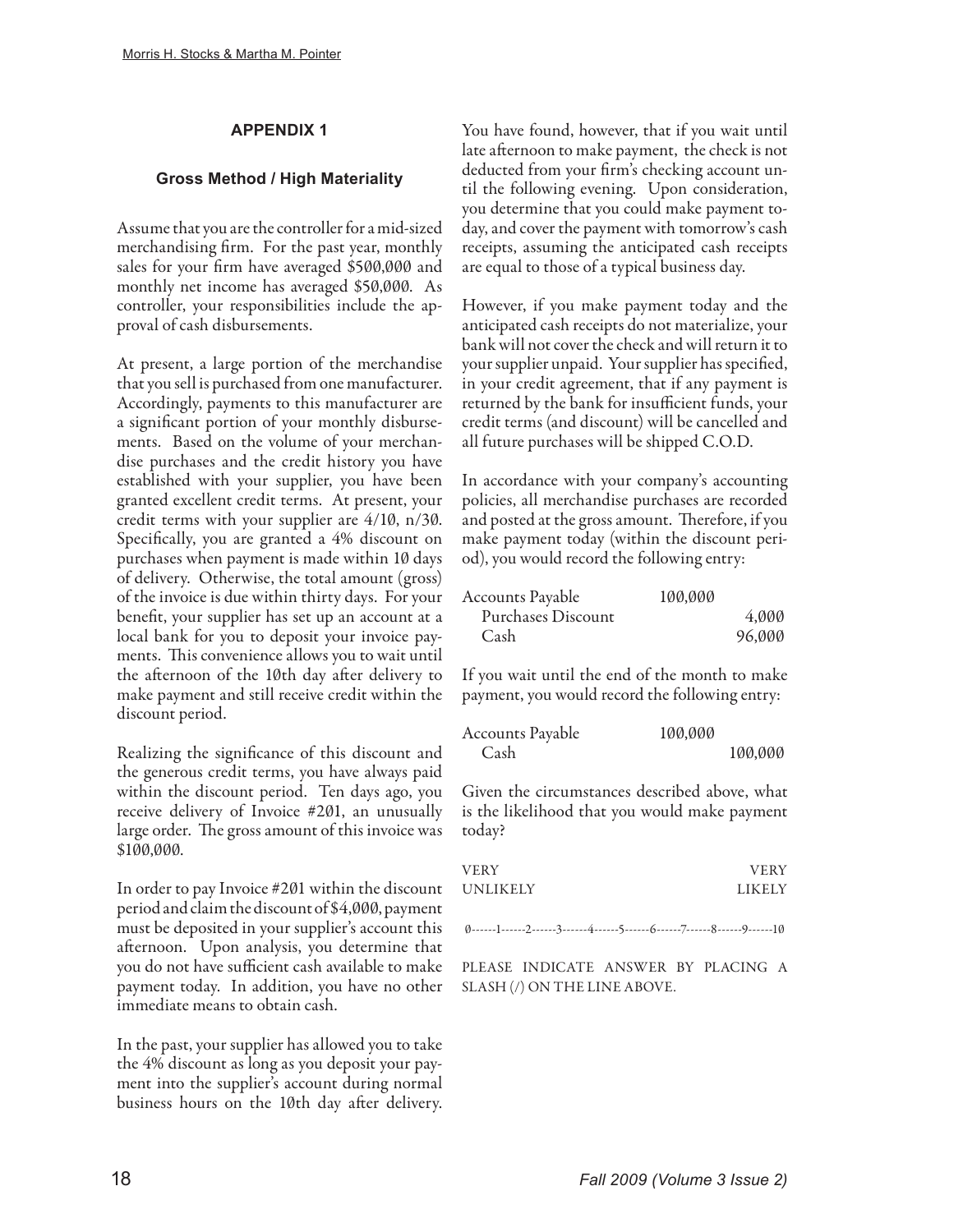## **APPENDIX 2**

### **Net Method / Low Materiality**

Assume that you are the controller for a mid-sized merchandising firm. For the past year, monthly sales for your firm have averaged \$2,000,000 and monthly net income has averaged \$200,000. As controller, your responsibilities include the approval of cash disbursements.

At present, a large portion of the merchandise that you sell is purchased from one manufacturer. Accordingly, payments to this manufacturer are a significant portion of your monthly disbursements. Based on the volume of your merchandise purchases and the credit history you have established with your supplier, you have been granted excellent credit terms. At present, your credit terms with your supplier are 4/10, n/30. Specifically, you are granted a 4% discount on purchases when payment is made within 10 days of delivery. Otherwise, the total amount (gross) of the invoice is due within thirty days. For your benefit, your supplier has set up an account at a local bank for you to deposit your invoice payments. This convenience allows you to wait until the afternoon of the 10th day after delivery to make payment and still receive credit within the discount period. Realizing the significance of this discount and the generous credit terms, you have always paid within the discount period. Ten days ago, you receive delivery of Invoice #201, an unusually large order. The gross amount of this invoice was \$100,000.

In order to pay Invoice #201 within the discount period and claim the discount of \$4,000, payment must be deposited in your supplier's account this afternoon. Upon analysis, you determine that you do not have sufficient cash available to make payment today. In addition, you have no other immediate means to obtain cash.

 In the past, your supplier has allowed you to take the 4% discount as long as you deposit your payment into the supplier's account during normal business hours on the 10th day after delivery. You have found, however, that if you wait until late afternoon to make payment, the check is not deducted from your firm's checking account until the following evening. Upon consideration, you determine that you could make payment today, and cover the payment with tomorrow's cash receipts, assuming the anticipated cash receipts are equal to those of a typical business day.

However, if you make payment today and the anticipated cash receipts do not materialize, your bank will not cover the check and will return it to your supplier unpaid. Your supplier has specified, in your credit agreement, that if any payment is returned by the bank for insufficient funds, your credit terms (and discount) will be cancelled and all future purchases will be shipped C.O.D.

In accordance with your company's accounting policies, all merchandise purchases are recorded and posted at the net amount. Therefore, if you make payment today (within the discount period), you would record the following entry:

| Accounts Payable | 96,000 |        |
|------------------|--------|--------|
| Cash             |        | 96,000 |

If you wait until the end of the month to make payment, you would record the following entry:

| Accounts Payable            | 96,000  |  |
|-----------------------------|---------|--|
| Loss on Forfeited Discounts | 4.000   |  |
| Cash                        | 100,000 |  |

Given the circumstances described above, what is the likelihood that you would make payment today?

| VERY     | <b>VERY</b>   |
|----------|---------------|
| UNLIKELY | <b>LIKELY</b> |

0------1------2------3------4------5------6------7------8------9------10

PLEASE INDICATE ANSWER BY PLACING A SLASH (/) ON THE LINE ABOVE.

## PLEASE INDICATE ANSWER BY PLACING A SLASH (/) ON THE LINE ABOVE.